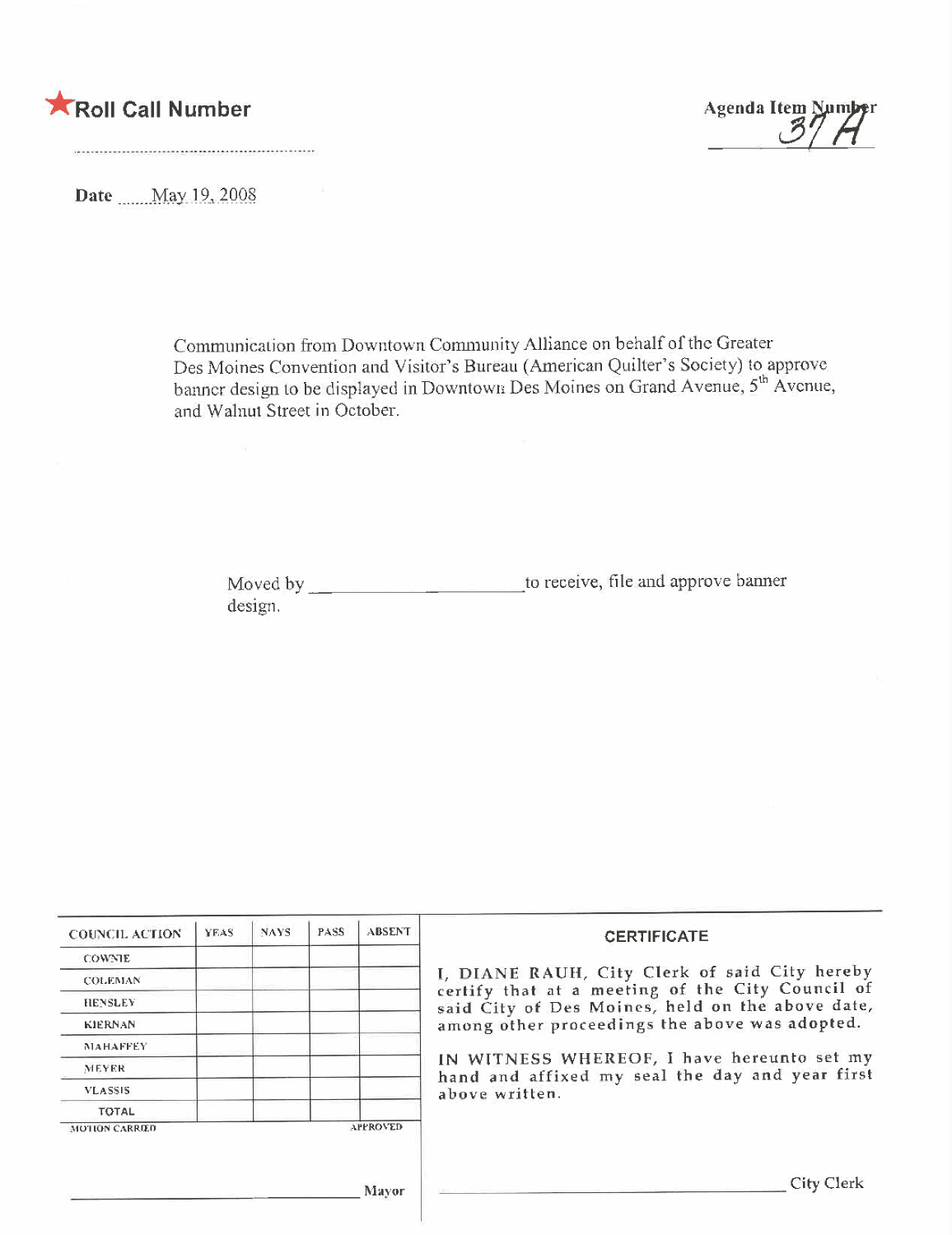



May 9, 2008

The Honorable Members of the City Council City of Des Moines 400 Robert D. Ray Drive Des Moines, Iowa 50309

Dear Honorable Members of the City Council:

On behalf of the Greater Des Moines Convention and Visitor's Bureau (American Quilter's Society), I am submitting the attached banner design for your approval. If the design is approved, the Alliance will facilitate the display of 30 banners on 15 poles in downtown Des Moines on Grand Avenue, 5th Avenue, and Walnut Street. These will be displayed in October.

Thank you for your positive consideration.

Sincerely,

Umy dego

Amy Lego Program Manager Downtown Community Alliance

Enclosure: Banner design